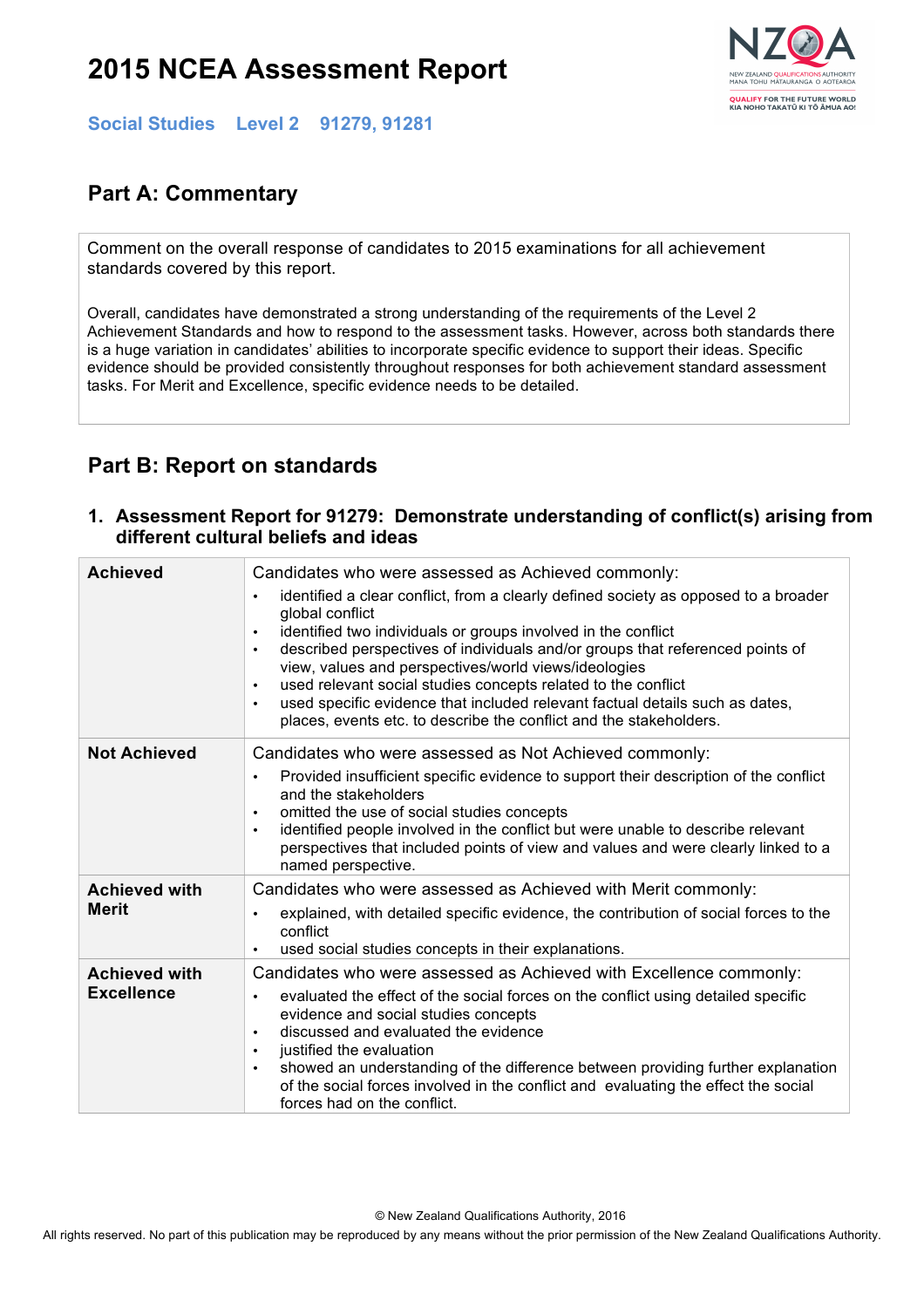| <b>Standard specific</b><br>comments | Conflicts set in a specific geographical area were generally well done. Global<br>or trans-continental conflicts caused more difficulty for candidates in their<br>descriptions.                                                                                                                                                                                              |
|--------------------------------------|-------------------------------------------------------------------------------------------------------------------------------------------------------------------------------------------------------------------------------------------------------------------------------------------------------------------------------------------------------------------------------|
|                                      | A wide range of contemporary and historical topics were selected. Where<br>historical topics were brought into the present the answers tended to be more<br>in depth. Solely historical conflicts meant that candidates often struggled with<br>the social forces and evaluation.                                                                                             |
|                                      | Topics included; Gloriavale and the relationship with mainstream NZ,<br>euthanasia, Transpacific partnership talks, Syrian civil war, Israel/Palestine<br>conflict, Rwandan genocide, honour killings, the return of Maori artefacts from<br>international museums, burga ban in France and the role of women in<br>Pakistan.                                                 |
|                                      | To provide excellence level responses, candidates evaluated each social<br>force (often using the terms strengths/weaknesses/ negatives/ positives etc.)<br>and then justified the effect of the social forces specifically outlining which<br>social force and had the biggest impact and why. These candidates gave in<br>depth evaluations supported by specific evidence. |

### **2. Assessment Report for 91281: Describe how cultural conflict(s) can be addressed**

| <b>Achieved</b>      | Candidates who were assessed as Achieved commonly:                                                                                                                                                                                                                                                                                                                                                                                                                                                                          |
|----------------------|-----------------------------------------------------------------------------------------------------------------------------------------------------------------------------------------------------------------------------------------------------------------------------------------------------------------------------------------------------------------------------------------------------------------------------------------------------------------------------------------------------------------------------|
|                      | used evidence from the resource booklet to describe the points-of-view, values<br>and perspectives of the groups and individuals involved in the conflict.<br>this usually entails incorporating a quote from the resource booklet in the<br>$\bullet$<br>description                                                                                                                                                                                                                                                       |
|                      | used quotations, facts, figures and dates from the resource booklet to describe<br>$\bullet$<br>the focus of the cultural conflict, the factors that shaped the way the cultural<br>conflict is addressed, and the ways of addressing the conflict<br>described ways of addressing the conflict that were supported with evidence,<br>$\bullet$<br>rather than identifying generic, theoretical ways of addressing the conflict without<br>specifically linking the ideas to the conflict provided in the resource booklet. |
| <b>Not Achieved</b>  | Candidates who were assessed as Not Achieved commonly:                                                                                                                                                                                                                                                                                                                                                                                                                                                                      |
|                      | provided limited specific evidence or evidence that did not relate to the<br>$\bullet$<br>description given<br>identified points-of-view of people/groups involved in the conflict but did not show<br>$\bullet$<br>understanding of the values or perspectives of those identified<br>did not attempt to describe the factors that shaped the way the conflict is<br>$\bullet$<br>addressed<br>copied large pieces of text from the resource booklet without directly addressing<br>the exam questions.                    |
| <b>Achieved with</b> | Candidates who were assessed as Achieved with Merit commonly:                                                                                                                                                                                                                                                                                                                                                                                                                                                               |
| <b>Merit</b>         | answered the questions in detail with relevant supporting evidence in the form of<br>$\bullet$<br>quotes, facts, figures, and dates from the resource<br>described outcomes from the way the conflict was addressed that were specific<br>$\bullet$<br>to the conflict discussed in the resource booklet<br>identified a recommendation for addressing the conflict without describing how<br>$\bullet$<br>the recommendation would relate specifically to the conflict in the resource<br>booklet.                         |
| <b>Achieved with</b> | Candidates who were assessed as Achieved with Excellence commonly:                                                                                                                                                                                                                                                                                                                                                                                                                                                          |
| <b>Excellence</b>    | recommended a way(s) of addressing the conflict to achieve the desired<br>$\bullet$<br>outcomes for society using detailed evidence that linked the recommendation to<br>the conflict provided in the resource booklet<br>described a recommendation and how it could be applied to the conflict at hand,<br>$\bullet$<br>rather than generic ways of addressing the conflict.                                                                                                                                              |